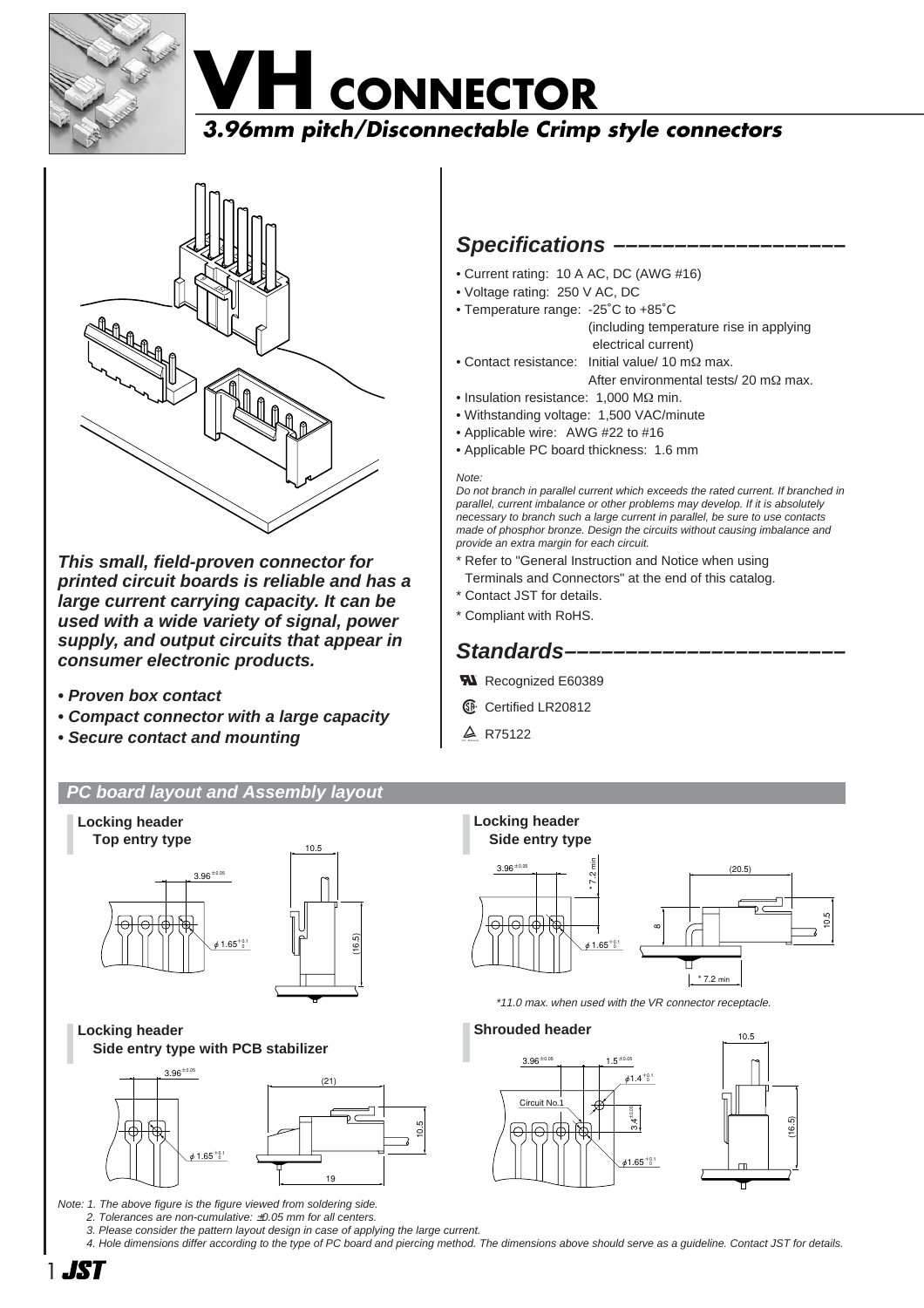# **VH CONNECTOR**

### **Contact**



| Contact      | Crimping | Applicator       |              |                            |  |  |
|--------------|----------|------------------|--------------|----------------------------|--|--|
|              | machine  | Crimp applicator | <b>Dies</b>  | Crimp applicator with dies |  |  |
| SVH-21T-P1.1 | AP-K2N   | MKS-L            | MK/SVH-21-11 | APLMK SVH21-11             |  |  |
|              |          | *MKS-SC          | SC/SVH-21-11 | APLSC SVH21-11             |  |  |

| Model No.                  | Applicable wire              |              | Insulation O.D. |           |  |  |  |
|----------------------------|------------------------------|--------------|-----------------|-----------|--|--|--|
|                            | mm <sup>2</sup>              | (mm)<br>AWG# |                 | Q'ty/reel |  |  |  |
| SVH-21T-P1.1               | $22 - 18$<br>$0.33 - 0.83$   |              | $1.7 - 3.0$     | 4.500     |  |  |  |
| SVH-41T-P1.1               | $0.5 \sim 1.25$<br>$20 - 16$ |              | $1.7 - 3.0$     | 3.500     |  |  |  |
|                            |                              |              |                 |           |  |  |  |
| <b>Material and Finish</b> |                              |              |                 |           |  |  |  |

Phosphor bronze, tin-plated (reflow treatment)

**RoHS compliance**

Note: When using retainer mountable type housing, applicable wire's insulation O. D. shall be 1.7 to 2.2 mm.

| Contact      | Crimping | Applicator       |              |                            |  |  |
|--------------|----------|------------------|--------------|----------------------------|--|--|
|              | machine  | Crimp applicator | <b>Dies</b>  | Crimp applicator with dies |  |  |
| SVH-41T-P1.1 | AP-K2N   | MKS-L            | MK/SVH-41-11 | APLMK SVH41-11             |  |  |
|              |          | -                | -            | $\overline{\phantom{a}}$   |  |  |

Note: \*Strip-crimp applicator

# **Housing**



|                 |                | Model No.     | Dimensions (mm)           | $Q'$ ty/ |       |       |  |  |  |
|-----------------|----------------|---------------|---------------------------|----------|-------|-------|--|--|--|
| <b>Circuits</b> | N type         | M type        | Retaine<br>mountable type | A        | B     | bag   |  |  |  |
| $\overline{2}$  | VHR-2N         | VHR-2M        | VHRR-2N                   | 3.96     | 7.86  | 1,000 |  |  |  |
| 3               | <b>VHR-3N</b>  | VHR-3M        | <b>VHRR-3N</b>            | 7.92     | 11.82 | $(*)$ |  |  |  |
| 4               | <b>VHR-4N</b>  | <b>VHR-4M</b> |                           | 11.88    | 15.78 | 1.000 |  |  |  |
| 5               | <b>VHR-5N</b>  | VHR-5M        | <b>VHRR-5N</b>            | 15.84    | 19.74 | $(*)$ |  |  |  |
| 6               | <b>VHR-6N</b>  | <b>VHR-6M</b> |                           | 19.80    | 23.70 | 500   |  |  |  |
| 7               | <b>VHR-7N</b>  | VHR-7M        | <b>VHRR-7N</b>            | 23.76    | 27.66 | 500   |  |  |  |
| 8               | <b>VHR-8N</b>  |               | <b>VHRR-8N</b>            | 27.72    | 31.62 | 500   |  |  |  |
| 9               | <b>VHR-9N</b>  | VHR-9M        | <b>VHRR-9N</b>            | 31.68    | 35.58 | 500   |  |  |  |
| 10              | <b>VHR-10N</b> |               |                           | 35.64    | 39.54 | 500   |  |  |  |
| 11              | <b>VHR-11N</b> |               |                           | 39.60    | 43.50 | 500   |  |  |  |
|                 |                |               |                           |          |       |       |  |  |  |
|                 | Material       |               |                           |          |       |       |  |  |  |

PA 6, UL94V-0, natural (white)

2. The applicable housing for 2 circuits shrouded header is "VHR-2N" only. "VHRR-2N" is not applicable. 3. Contact JST for Glow Wire compliant connectors.

electric shock and are thus safer in regard to high voltages.

- (\*) N / M type ; 1,000
	- Retainer mountable type ; 500

<For reference> As the color identification,

the following alphabet shall be put in the underlined part.

For availability, delivery and minimum order quantity, contact JST.

ex. **VHR-2N-oo-**

(blank)…natural (white)

BK…black R…red BL…blue M…green D…orange Y…yellow PK…pink H…gray

| <b>RoHS</b> compliance |  |
|------------------------|--|
|                        |  |
|                        |  |

## **Retainer**



| <b>Circuits</b> | Model No.     | $\mathsf{A}$ | Q'ty/bag |
|-----------------|---------------|--------------|----------|
| $\overline{2}$  | VHS-2V        | 3.70         | 1,000    |
| 3               | <b>VHS-3V</b> | 7.52         | 1,000    |
| 5               | VHS-5V        | 15.44        | 1,000    |
|                 | <b>VHS-7V</b> | 23.36        | 1,000    |
| 8               | VHS-8V        | 27.32        | 1,000    |
| 9               | VHS-9V        | 31.28        | 1,000    |

Glass-filled PA 66, UL94V-0, natural (ivory)

**RoHS compliance**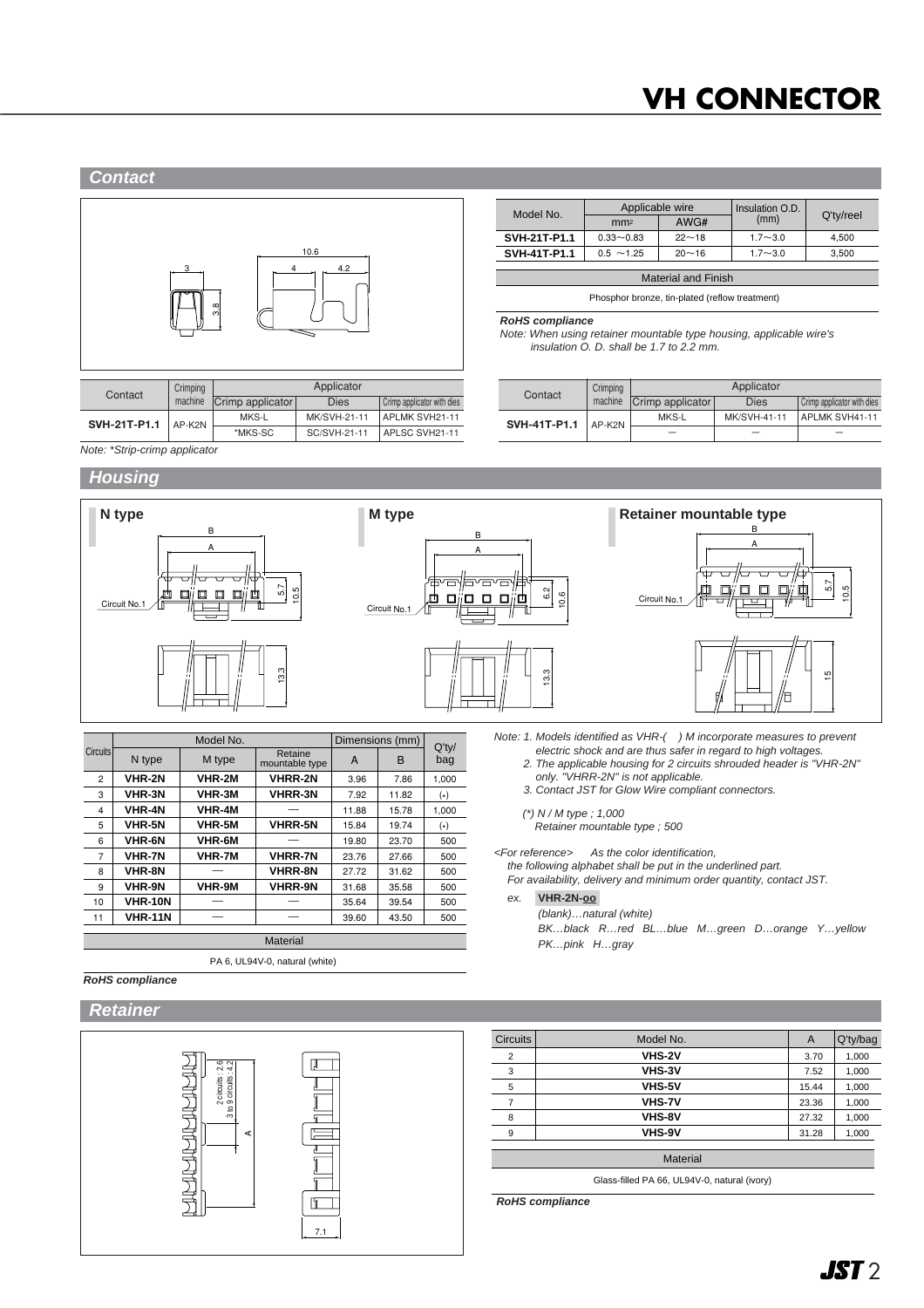# **VH CONNECTOR**

## **Locking header**





| 回<br>叵<br>$\mathbf{c}$ |                  |  |
|------------------------|------------------|--|
|                        | 늠<br>7.7<br>13.4 |  |

3.6

|                |                     | Model No.          |       | Dimensions (mm) | $Q'$ ty/box       |                    |
|----------------|---------------------|--------------------|-------|-----------------|-------------------|--------------------|
| Circuits       | Top entry<br>type   | Side entry<br>type | A     | B               | Top entry<br>type | Side entry<br>type |
| $\overline{2}$ | B <sub>2</sub> P-VH | <b>B2PS-VH</b>     | 3.96  | 7.86            | 1.000             | 1.000              |
| 3              | B3P-VH              | <b>B3PS-VH</b>     | 7.92  | 11.82           | 1.000             | 500                |
| 4              | B4P-VH              | <b>B4PS-VH</b>     | 11.88 | 15.78           | 500               | 500                |
| 5              | B5P-VH              | <b>B5PS-VH</b>     | 15.84 | 19.74           | 500               | 250                |
| 6              | B6P-VH              | <b>B6PS-VH</b>     | 19.80 | 23.70           | 250               | 250                |
| $\overline{7}$ | <b>B7P-VH</b>       | <b>B7PS-VH</b>     | 23.76 | 27.66           | 250               | 250                |
| 8              | B8P-VH              | <b>B8PS-VH</b>     | 27.72 | 31.62           | 200               | 200                |
| 9              | B9P-VH              | <b>B9PS-VH</b>     | 31.68 | 35.58           | 200               | 200                |
| 10             | B10P-VH             | <b>B10PS-VH</b>    | 35.64 | 39.54           | 200               | 100                |

#### Material and Finish

Post: Brass, copper-undercoated, tin-plated (reflow treatment) Wafer: PA 66, UL94V-0, natural (white)

**RoHS compliance** This product displays (LF)(SN) on a label.

Note: 1. Headers with a reduced number of posts are also available. Contact JST for details.

2. Contact JST for Glow Wire compliant connectors.

<For reference> As the color identification,

the following alphabet shall be put in the underlined part. For availability, delivery and minimum order quantity, contact JST.

### ex. **B2P(S)-VH-oo-**

(blank)…natural (white) BK…black R…red TR…tomato red BL…blue M…green O…orange Y…yellow PK…pink H…gray

|                 |                                    | Model No.                                        | Dimensions (mm) |       | $Q'$ ty/box          |                       |
|-----------------|------------------------------------|--------------------------------------------------|-----------------|-------|----------------------|-----------------------|
| <b>Circuits</b> | Top entry<br>type of<br><b>PRT</b> | Side entry<br>type with<br><b>PCB</b> stabilizer |                 | B     | Top<br>entry<br>type | Side<br>entry<br>type |
| $\overline{2}$  | B <sub>2</sub> P-VH-B              | S2P-VH                                           | 3.96            | 7.86  | 1.000                | 1,000                 |
| 3               | B3P-VH-B                           | S3P-VH                                           | 7.92            | 11.82 | 1,000                | 500                   |
| $\overline{4}$  | B4P-VH-B                           | S4P-VH                                           | 11.88           | 15.78 | 500                  | 500                   |
| 5               | B5P-VH-B                           | S5P-VH                                           | 15.84           | 19.74 | 500                  | 250                   |
| 6               | B6P-VH-B                           | S6P-VH                                           | 19.80           | 23.70 | 250                  | 250                   |
| 7               | B7P-VH-B                           | S7P-VH                                           | 23.76           | 27.66 | 250                  | 250                   |
| 8               | B8P-VH-B                           |                                                  | 27.72           | 31.62 | 200                  |                       |
| 9               | B9P-VH-B                           |                                                  | 31.68           | 35.58 | 200                  |                       |
| 10              | B10P-VH-B                          |                                                  | 35.64           | 39.54 | 200                  |                       |
| 11              | B11P-VH-B                          |                                                  | 39.60           | 43.50 | 200                  |                       |
|                 |                                    |                                                  |                 |       |                      |                       |

### Material and Finish

Post: Brass, copper-undercoated, tin-plated (reflow treatment) Wafer: Top entry type of PBT: Glass-filled PBT, UL94V-0, natural (white) Side entry type with PCB stabilizer: PA 66, UL94V-0, natural (white)

**RoHS compliance** This product displays (LF)(SN) on a label.

<For reference> As the color identification,

the following alphabet shall be put in the underlined part. For availability, delivery and minimum order quantity, contact JST.

- <Top entry type of PBT>
- ex. **B2P-VH-B-oo-**

(blank)…natural (white)

C…black R…red E…blue M…green Y…yellow

<Side entry type with PCB stabilizer>

ex. **S2P-VH-oo-**

(blank)…natural (white)

BK…black R…red BL…blue M…green Y…yellow

Circuit No.1